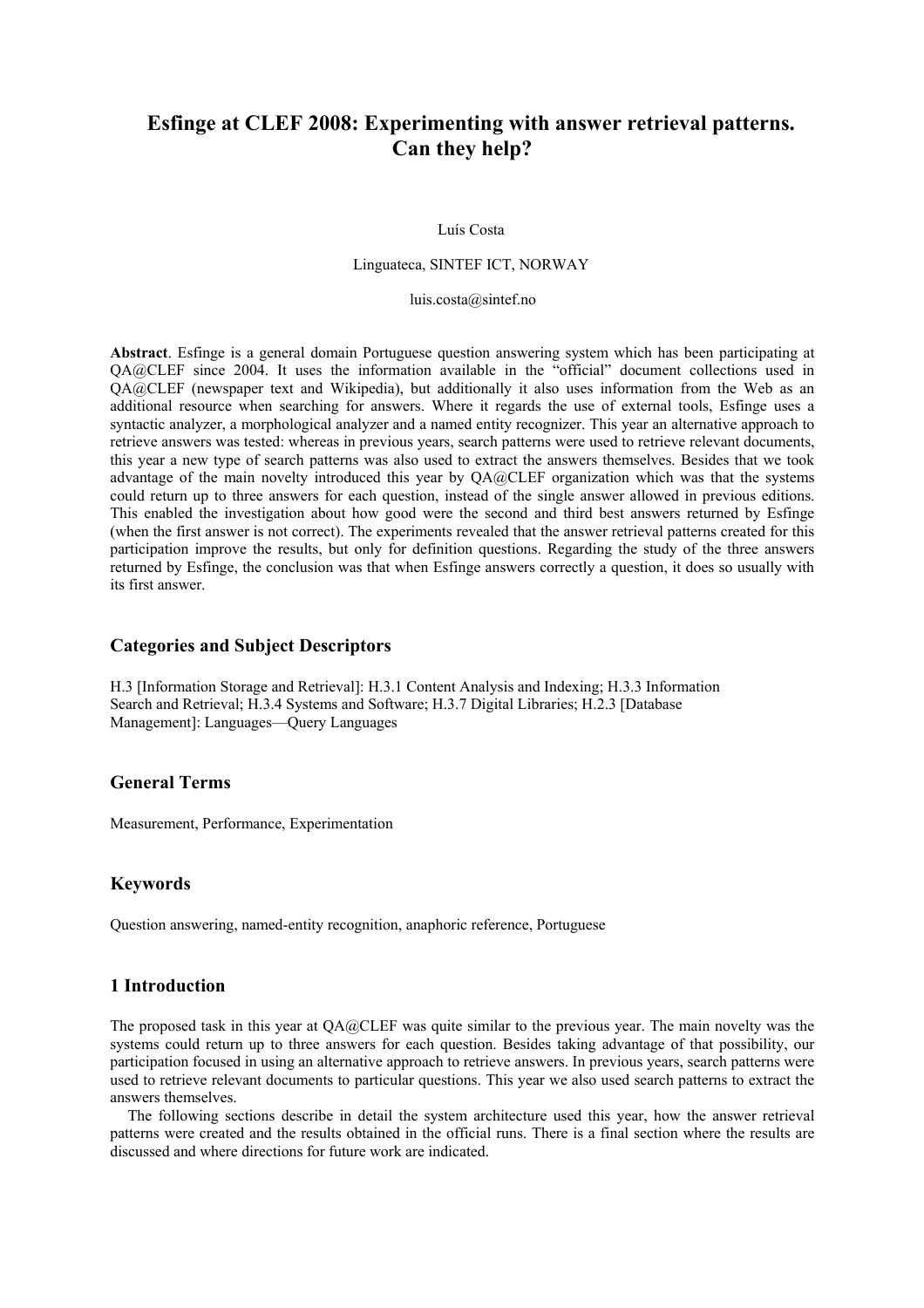## **2 Esfinge in 2008**

Esfinge has been participating at CLEF since 2004. These participations are described in detail in [2, 3, 4, 5]. Figure 1 gives an overview of the system used this year:



**Figure 1. Modules used in Esfinge** 

The *Anaphor Resolution* module is the first module in Esfinge. It adds to the original questions, a list of alternative questions where the anaphors are tentatively resolved. This module uses the analysis of the PALAVRAS parser [1] to identify the anaphoric element in a question and a list of candidates to replace it in the context of the other questions in the same topic.

For each of the alternative questions and until the requested number of answers is found:

The Question Reformulation Module transforms the question into patterns of text where it is plausible to find answers. This is done using two different approaches: a purely string matching technique and an alternative approach which uses the analysis of PALAVRAS.

Esfinge starts with the string matching technique. This technique uses patterns which have an associated score giving an indication about how likely the pattern will help to retrieve relevant text passages.

For example the question *Quem foi Baden Powell de Aquino?* matches with the patterns (simplified here for illustration purposes):

*Quem ([^\s?]\*) ([^?]\*)\??/"\$2 \$1"/10 Quem ([^?]\*)\??/\$1/1* 

Which in turn generate the following (Text pattern/Score) pairs:

*"Baden Powell de Aquino foi"/10 foi Baden Powell de Aquino/1*

#### **2.1. Searching and supporting answers**

Text patterns are then searched in the document collections (newspapers and Portuguese Wikipedia) using the Search Document Collections module in order to find text passages that are relevant to the question. These patterns are also searched in the Web using Yahoo's search API.

Then, all the relevant texts retrieved are analyzed in order to obtain candidate answers. Three techniques are used for that purpose: extraction of answers using the answer retrieval patterns created for this year's participation, the named entity recognizer (NER) system SIEMÊS [6] and an n-grams computing module. Figure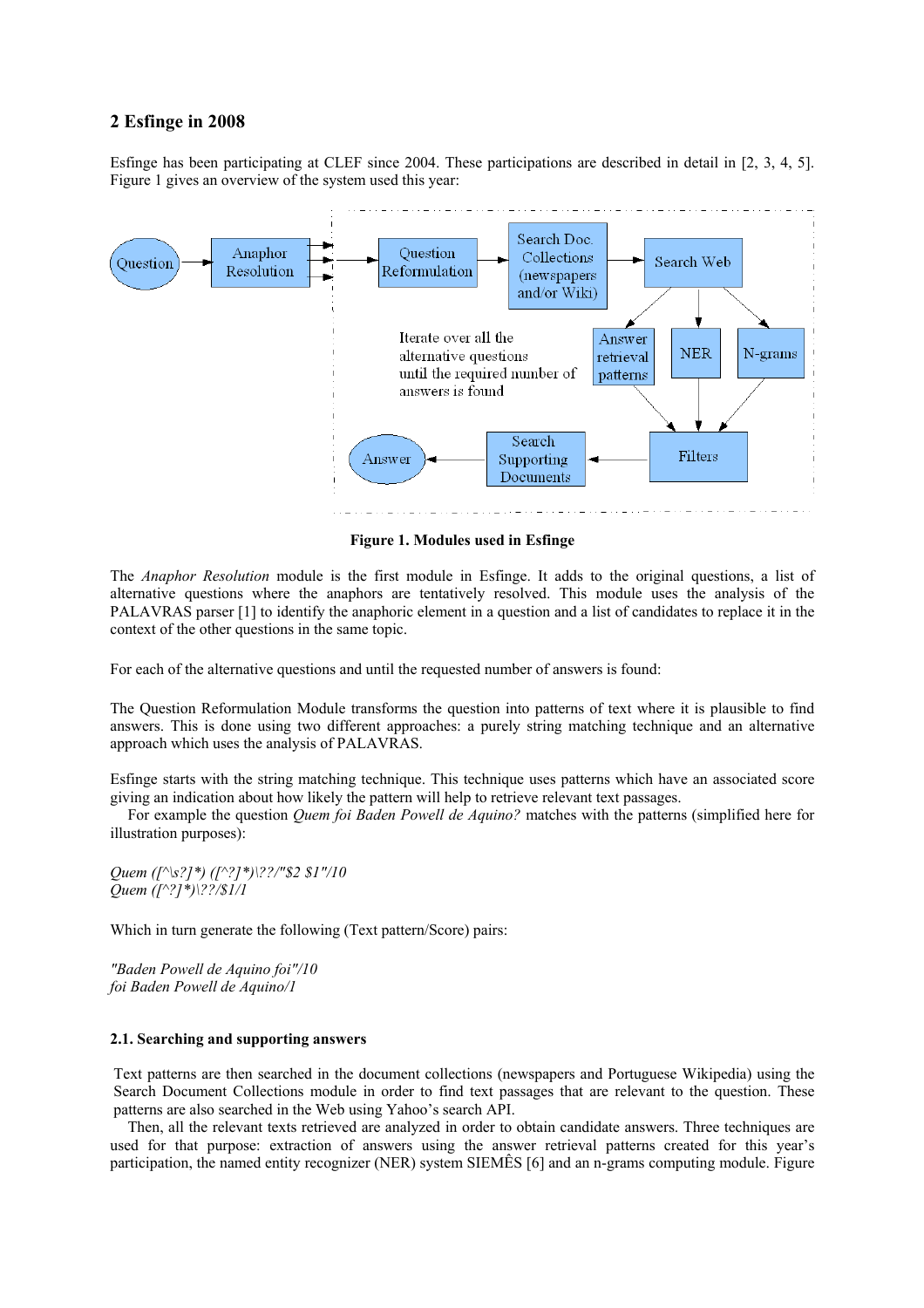2 illustrates how these techniques are used: namely each of them is used in sequence until Esfinge finds the required number of answers.



 **Figure 2. Answer retrieval techniques** 

Esfinge begins by extracting answers using answer retrieval patterns. These patterns associate questions with their respective answers. They are different from the patterns used to retrieve relevant documents because they include the position where the answers should appear.

The following pattern is a simplified example of the patterns used by Esfinge. The patterns that are actually used are a bit more general in the sense that they can for example cater for some alternative verb tenses (*é*, *são*, *eram*) and alternative articles (*a*, *o*, *as*, *os*, *um*, *uma*):

 $O$  que é a  $X$  ?  $\rightarrow$   $X$  ( $ANSWER$ )

This means that the answer to a question like *O que*  $\acute{e}a \times \acute{X}$  ? can be retrieved inside parenthesis following the string  $X$ .

First, Esfinge checks which patterns match with the question (left hand side of the rule). The pattern in the right hand side of the rule is then checked against the relevant documents to the question with the purpose of finding candidate answers.

The candidate answers are then ranked according to their frequency, length and the score of the passage from where they were retrieved using the formula:

Candidate answer score =  $\sum$  (F \* S \* L), through the passages retrieved in the previous modules where:

 $F =$ Candidate answer frequency

 $S =$ Score of the passage

 $\overline{a}$ 

 $L =$ Candidate answer length<sup>[1](#page-2-0)</sup>

At this stage Esfinge has a list of candidate answers  $\{A_1, A_2, \ldots, A_n\}$ . These candidate answers are then tested using the following filters:

• A filter that excludes answers contained in the questions. For example, the answer *partido* (party) is not a good answer to the question *A que partido pertence Zapatero?* (To which party does Zapatero belong?).

• A filter that excludes answers contained in a list of undesired answers (very frequent words that usually can not answer questions). This list includes words like *parte* (part)*, antigo* (old)*, pessoas* (people)*, mais* (more) and was created based on experiments performed with the system. At present, it contains 96 entries.

<span id="page-2-0"></span> $<sup>1</sup>$  This parameter is only used for the answers obtained through the n-grams module. For the other answers this is</sup> set to 1.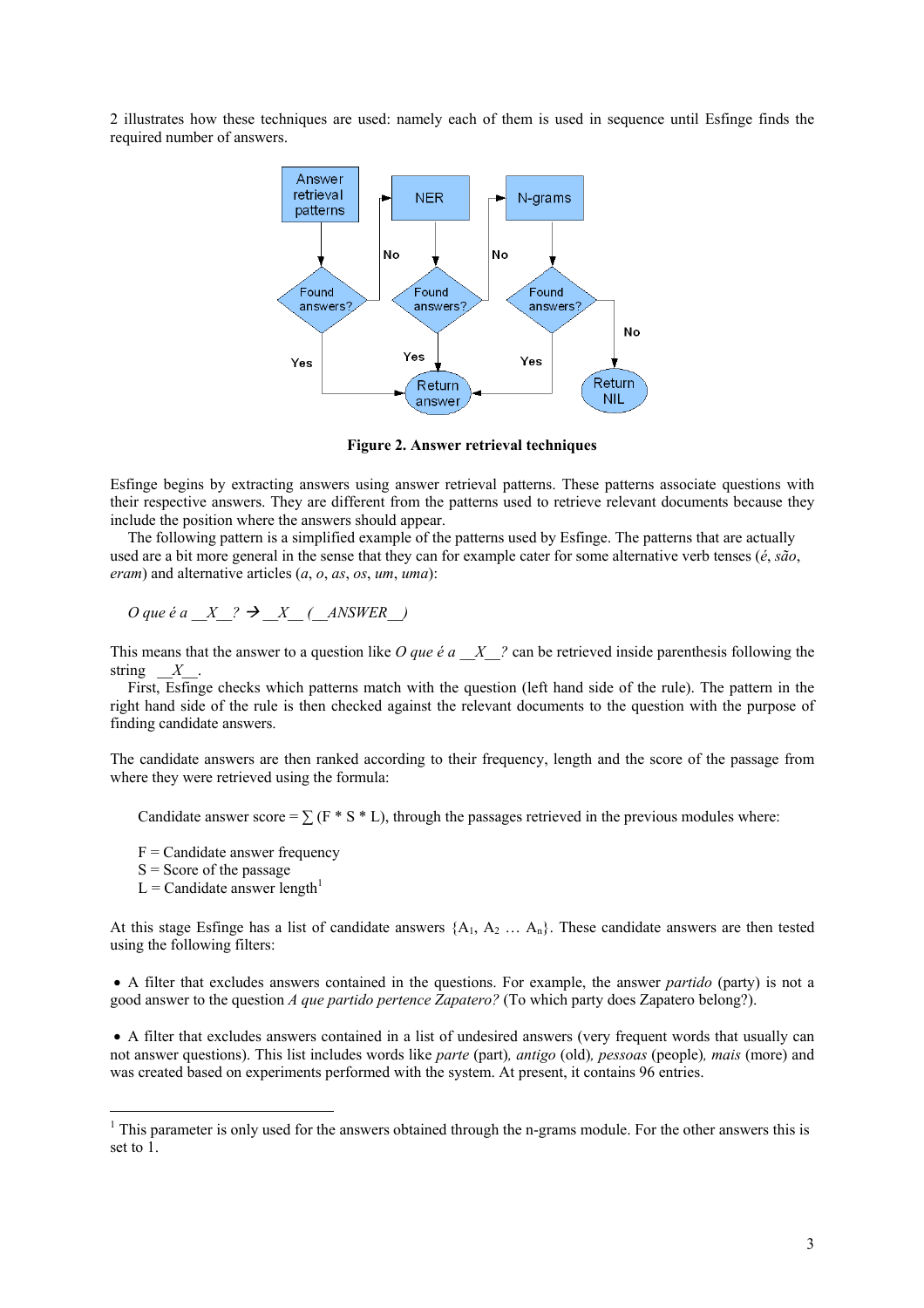An answer that passes all the filters proceeds to the next module which checks whether there are documents in the collections which support the answer.

If Esfinge does not find the requested number of answers using the answer retrieval patterns, it tries to get more answers using the named entity recognizer (NER) system SIEMÊS [6]. This system is used for the questions which imply specific types of answers like *Place*, *People*, *Quantity*, *Date*, *Height*, *Duration*, *Area*, *Organization* or *Distance*. Esfinge uses pattern matching to check whether it is possible to infer the type of answer for a given question. For example, questions starting with *Onde* (Where*)* imply an answer of type *Place*, questions starting with *Quando* (When) imply an answer of type *Date*, questions starting with *Quantos* (How Many) imply an answer of type *Quantity*. For these questions, SIEMÊS tags the relevant text passages in order to count the number of occurrences of named entities belonging to the expected categories. The identified named entities are then ranked, filtrated and checked for the existence of documents which can support them in a similar manner as described previously for the answers obtained using answer retrieval patterns.

In case the previous efforts still do not yield the necessary number of answers, Esfinge uses its last answer retrieval technique which consists in using an n-grams module. The n-grams computed through this module are also ranked, filtrated and checked for the existence of documents which can support them in a similar manner as described previously for the other two techniques. The answers obtained through n-gram harvesting, however, are submitted to an additional filter that uses the morphological analyzer jspell [7] to check the PoS of the words contained in the answer. Jspell returns a list of tags for each of the words. Esfinge rejects all answers in which the first and last word are not tagged as one of the following categories: adjectives (adj), common nouns (nc), numbers (card) and proper nouns (np).

#### **2.2. Alternative techniques used to find relevant texts**

If at this point of execution, Esfinge did not retrieve the required number of answers, the next step will be to select a new set of relevant texts (this time patterns based on the analysis of the question by PALAVRAS [1]). These patterns are created using the main verb of the question, its arguments and adjuncts and entities from previous questions belonging to the same topic. From this stage, Esfinge repeats the steps described in subsection 2.1.

In case the last step did not yield the required number of answers either, a last attempt is tried which consists in selecting relevant texts using again the patterns based on the analysis of the question by PALAVRAS, but excluding the verbs included in these patterns.

Figure 3 gives an overview about the three techniques used by Esfinge to select relevant texts.



**Figure 3. Patterns used to retrieve relevant texts** 

## **3 Creating the list of answer retrieval patterns**

The hypothesis we wanted to test this year was whether it would be possible to extract useful answer retrieval patterns from the solutions available from the previous edition of CLEF. Unfortunately, only the solutions for 2007 questions were available (answers and text passages where they occur), since the requirement to support answers with text snippets was only introduced on that year.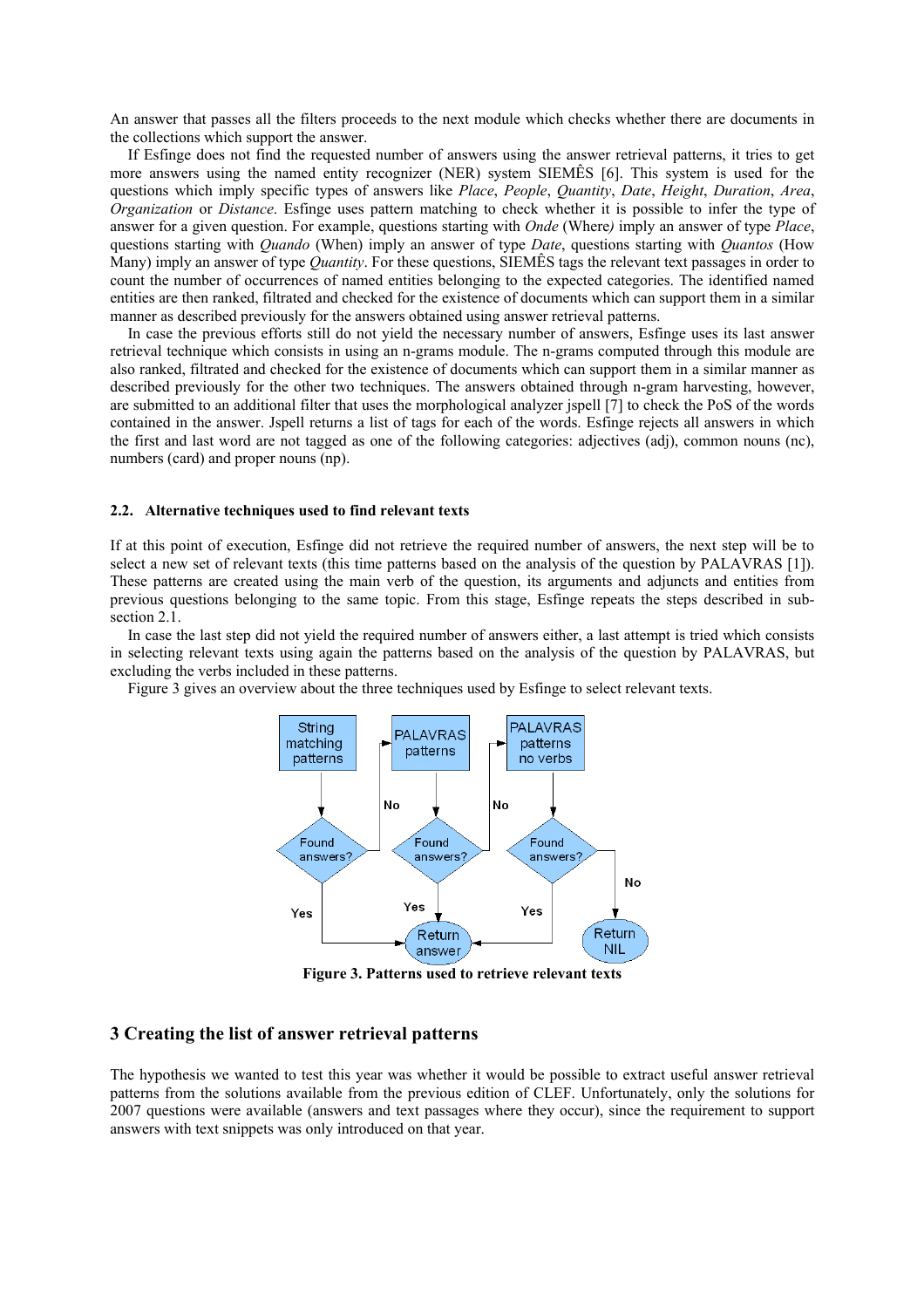The following is an example of the solution for the question *Quem é o Lampadinha?* (Who is Lampadinha?) :

*<pergunta ano="2007" id\_org="X" new\_id\_org="070101" categoria="D" tipo="PERSON" restrição="NO" ling\_orig="PT" tarefa\_pt="0101" tópico="082"> <texto>Quem é o Lampadinha?</texto> <resposta n="1" docid="Professor Pardal 6afa">* 

*um pequeno andróide com uma lâmpada no lugar da cabeça</resposta>* 

*<extracto n="1" resposta\_n="1">"Pardal é ajudado frequentemente por Lampadinha (criado por Barks em 1953), um pequeno andróide com uma lâmpada no lugar da cabeça, que é considerado sua maior invenção (ao lado do ""chapéu pensador"", um dispositivo em forma de telhado com chaminé habitado por corvos, que o ajuda a ter idéias)."</extracto>* 

*</pergunta>* 

From this solution one can derive the following pattern: *Quem é o*  $X$  ?  $\rightarrow X$   $*$ , *ANSWER*,

This pattern means that the answer for a question of the form *Quem é o X ?* can be retrieved following a comma which appears after an instance of X. The asterisk (\*) stands for 0 or more characters after the sub-string *X* and immediately before a comma.

For the participation at CLEF, 24 answer retrieval patterns were derived. The process used to obtain these patterns was semi-automatic: they were derived automatically from the solution file, but then adjusted manually, not only in order to correct or complete them, but also to generalize them.

# **4 Results**

Since the main goal of this participation was to evaluate the impact of the answer retrieval patterns described in the previous section, two official runs were submitted: *esfi081PTPT* which uses these patterns and *esfi082PTPT*  which does not use them.

Table 1 and Figure 4 show the results of the official runs, considering all the questions (Total), only for factoid (F) or definition (D) questions. Table 1 includes results where only the first answer is evaluated (labeled *first answer* in the table and *esfg08Nptpt* in the figure), where the first and second answers are evaluated (*first 2 Answers* in the table and *esfg08Nptpt2* in the figure) and where all the three answers returned are evaluated (*first 3 Answers* in the table and *esfg08Nptpt3* in the figure). As an illustration, take a question for which only the third answer is correct: this question is only accounted in the columns labeled *first 3 answers*.

| <b>Runs</b> | <b>Right Answers</b><br>(first answer) |             | <b>Right Answers</b><br>(first 2 Answers) |    |    | <b>Right Answers</b><br>(first 3 Answers) |    |    | Inexact<br>Answers | <b>Unsupported</b><br><b>Answers</b> |  |
|-------------|----------------------------------------|-------------|-------------------------------------------|----|----|-------------------------------------------|----|----|--------------------|--------------------------------------|--|
|             |                                        | D           | Total                                     |    |    | Total                                     | г  | D  | Total              |                                      |  |
| esfi081ptpt | 39                                     | 10          | 49                                        | 44 | 14 | 58                                        | 46 | 16 | 62                 |                                      |  |
| esfi082ptpt | 39                                     | $\sim$<br>∸ | 41                                        | 43 |    | 46                                        | 46 | O  | 52                 |                                      |  |

**Table 1: Results of the official runs**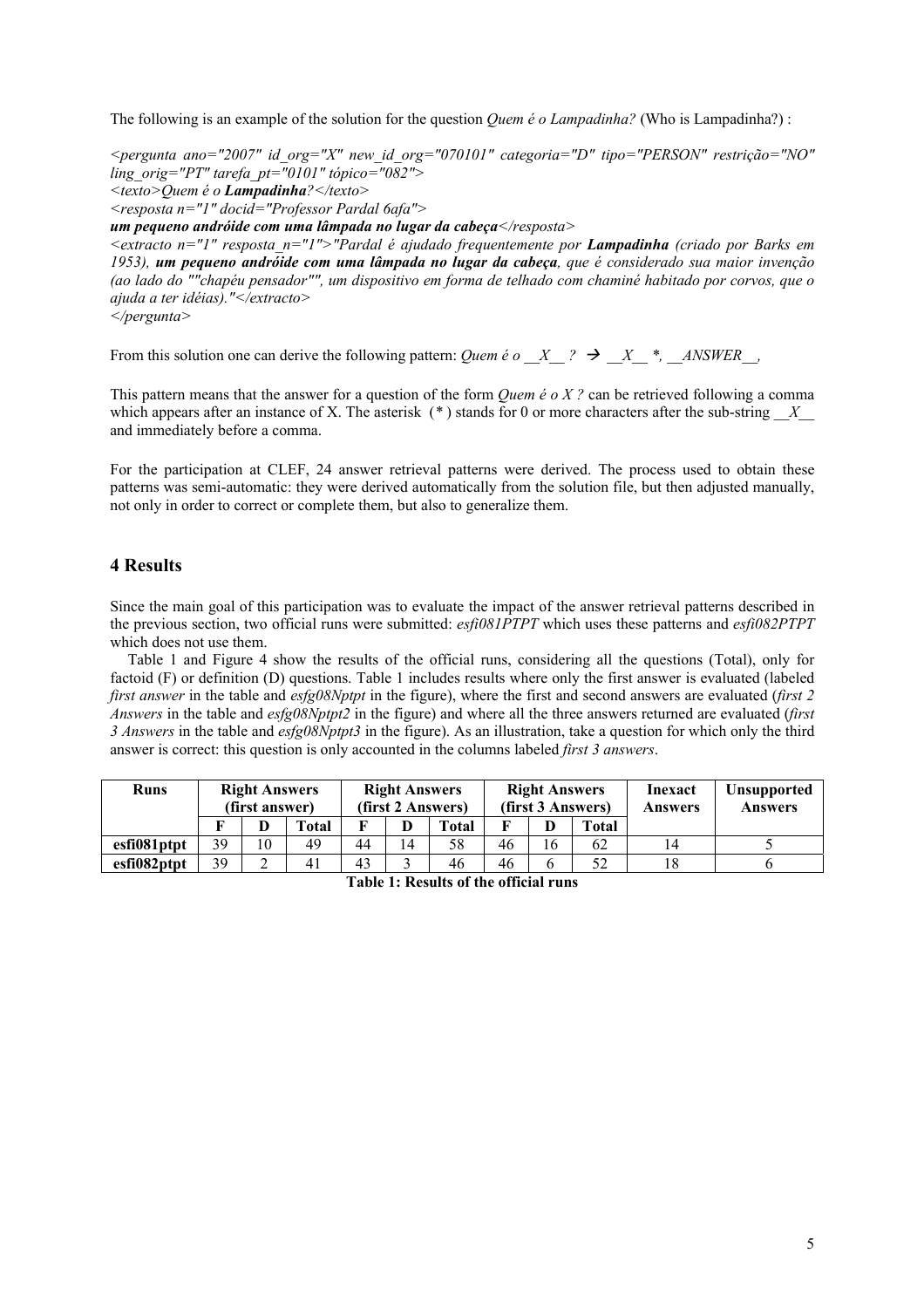

**Figure 4. Results of the official runs** 

There were no further developments of the anaphor resolution module of Esfinge for this participation, but since a considerable amount of this year's questions (51 questions) require the processing of anaphors, a study was performed to evaluate how well Esfinge dealt with the anaphors in this year's questions. Table 2 summarizes the results of this analysis: more than half of the anaphors are well resolved (26 out of 51) and there were additionally 6 useful resolutions. By useful anaphor resolutions, we mean questions which are not grammatically correct or where it is not possible to say that the anaphor was completely resolved, but where the resolution can nevertheless lead to the discovery of right answers given the techniques used in Esfinge. If one does not consider the questions which require anaphor resolution, the precision increases slightly: 28% against 24.5% when considering all the questions.

| <b>Resolution of anaphors</b> | Quantity  |
|-------------------------------|-----------|
| Well resolved                 | 26        |
| Useful, but not well resolved |           |
| Not resolved                  | 19        |
| Total                         | 51        |
| $\mathbf{a}$ .<br>. .         | $\cdot$ . |

**Table 2: Evaluation of the anaphor resolution module** 

An additional study was performed in order to find how Esfinge supports its right answers (newspaper text or Wikipedia) in the best run. The results, summarized in Table 3, reveal that Esfinge finds support in Wikipedia more often than in newspaper texts both for factoid and definition questions.

| <b>Type of Question</b>         | Answer<br>supported in<br>newspaper text | Answer<br>supported in<br>Wikipedia | <b>Right</b><br><b>Answers</b> |
|---------------------------------|------------------------------------------|-------------------------------------|--------------------------------|
| <b>Right Definition Answers</b> |                                          |                                     | 10                             |
| <b>Right Factoid Answers</b>    | $\overline{4}$                           |                                     | 35                             |
| <b>Right NIL Answers</b>        |                                          |                                     |                                |
| <b>Right Answers</b>            |                                          |                                     | 49                             |

**Table 3: Distribution of the answer support**